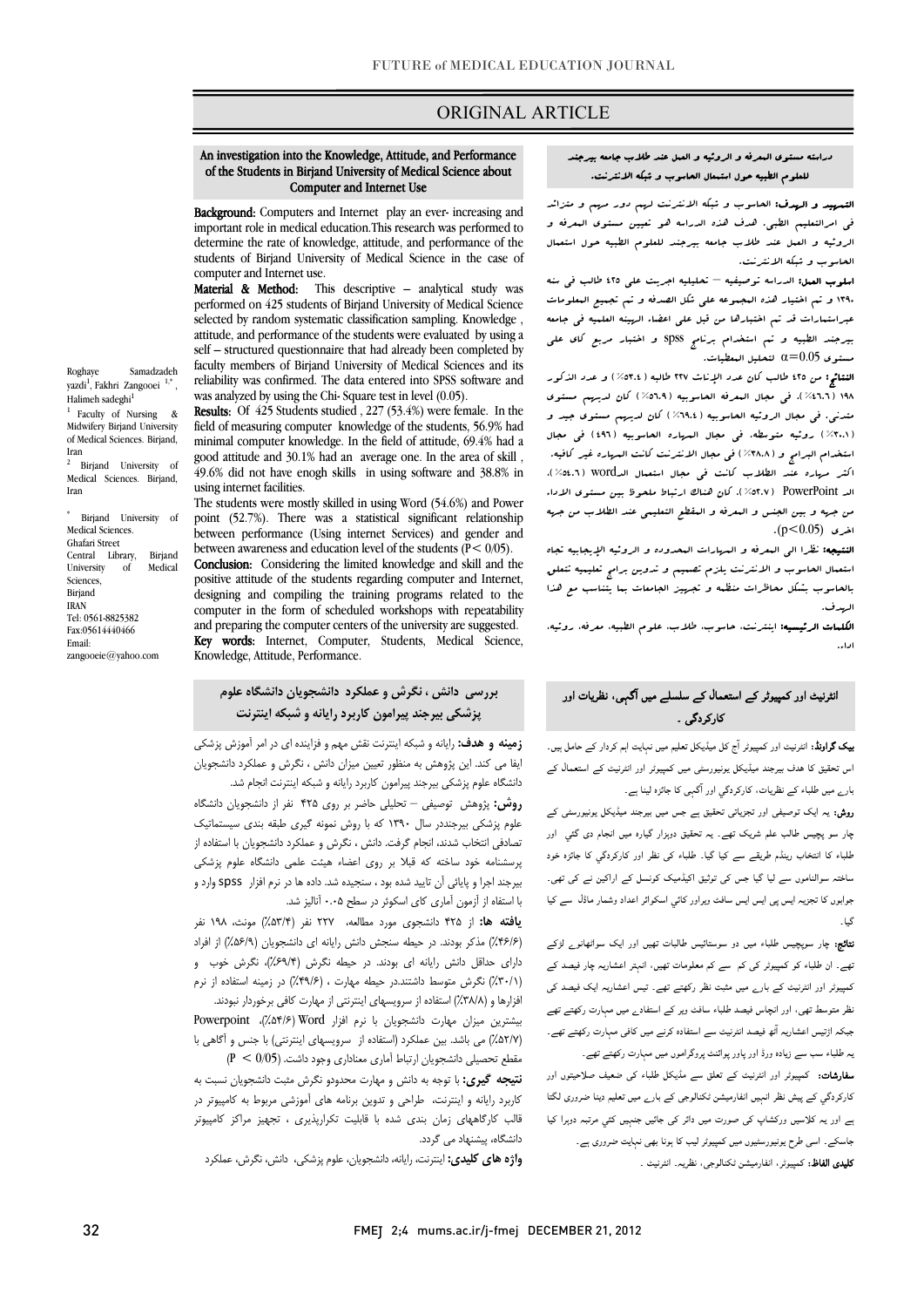### **INTRODUCTION**

It is about 35 years that computers are used in Iran and fields related to computer sciences and application have been taught as independent university majors and short term educational courses in state and private educational institutes .University as one of the most important organizations responsible for education in our country requires periodical investigation of students' skills using computer and Internet for its improvement and development.(1)

Using information technology and Internet provides the possibility of getting access to the most updated information in the shortest time. This is especially useful for the students of developing countries ,as Internet fills the gap of information in such countries.(2)

The results of a research in France showed that today most medical schools use computer networks for educating students ,in a way that this methodology has become the basic part of learning and educational environment.(3)

According to the increasing process of using computers in education, at present using computers is inevitable in educational environments and they play an important and increasing role in medical education.(4)

Recent developments in education technology,provides new conditions in medical education and affects methodologies ,learning, planning ,and performing curricula.For better usage of the vast volume of medical information in World Wide Web,students and professors must get the necessary trainings for effective use of such information.Thus,medical schools have to provide clear strategies for solving the problems followed by these technologies.(5)

Conducted studies on faculty members and students of medical sciences universities in Iran show that the viewpoint of these people toward using

Computer and Internet is positive but the functional skill of these people in using Internet and data bases is not appropriate and in most of the cases the skill of using Internet and data bases among faculty members is less than 50%.(7,5,4) Also a study conducted on students of Mashhad University of Medical Sciences showed that in contrast with the positive viewpoint toward electronic education ,their knowledge has been little in this field.(8)

According to the importance and effect of computers and information network in education and development of different aspects of knowledge, and as identifying knowledge and performance of students can help education managers of universities in planning the training of computer application and as such a study has not been conducted on students of Birjand University of Medical Sciences so far ,this study was done for determining the rate of knowledge ,viewpoint ,and performance of students of Birjand University of Medical Sciences in using computers and Internet.

### **METHODS**

In this descriptive –analytical study ,425 of students of Birjand University of Medical Sciences who had passed at least two terms of university were selected through random systematic classification sampling ,four faculties were  considered, and the list of students of each faculty was taken from the education office of the university and participants were selected through random classification systematic sampling .Data was collected through a selfpurposes of the study and its content and face validity were confirmed by some expert faculty members. This questionnaire was previously used in Naseri et al.'s study on faculty members of Birjand University of Medical Sciences calculated as 0.86.The mentioned questionnaire was classified in three fields of knowledge (41 questions for each a score of one or zero was allocated),viewpoint (13 questions based on Likert 5-scale started from strongly performance(45 questions based on 5-scale Likert from very much to not at all scored from 1 to 5). structured questionnaire which was planned based on the and its reliability was confirmed by Alpha-Cronbach and agree to strongly disagree scored from 1 to 5) ,and

 Getting a score less than 50% of the total in any field of knowledge, viewpoint, and performance was considered .Questionnaires were given to selected students and after explaining the purposes of the study and confidentiality of the information ,they were asked to fill them.Questionnaires were filled by participants autonomously.Data was analyzed Fischer in level alpha=0.05. weak,50-75% average, and higher than 75% was good by SPSS (version 13),statistical tests of Qui-square and Exact

#### **RESULTS**

 Out of 425 participant students,227(53.4%) were female.From the aspect of education level 15(3.5%) were B.S.,4(9%) M.S.,and 103(24.2%) PhD. studying in the level of associate degree,303(71.2%)

 In the study of the viewpoints of students,almost all participants considered using computers necessary for conducting research.92.7% of the students considered the recessity of daily computers and internet in conducting<br>research and development a lot to very much and 78.6% considered the necessity of using computers and Internet in education and teaching a lot to very much. necessity of using computers and Internet in conducting

 79.8% of students considered holding educational 44% were pleased with the provided facilities of computers and Internet by university. In the case of questions of "the necessity of having a weblog" and "the necessity of installing wireless Internet in campus" 78.8% and 58.1% of respectively. workshops of computer and Internet a necessity .While only participants evaluated the necessity from a lot to very much

 In the case of evaluating the performance of students,68.5% (291 students) had personal computers.32% used the Internet everyday and 45.9% 2 to 3 times a week. From the 2 to 4 hours a week,21.4% less than 1 hour a week, and 20.9% 5-6 hours a week.28.9% used the Internet just at home,60.7% just in university, and 3.1% in both places. point of the rate of hours of using the Internet,34.6% used

 It is worth mentioning that 41.9% mentioned that their and error,18.1% mentioned educational workshops ,and 1.6% mentioned both methods. method of learning to use Internet and computer was test

 29.9% said that their purpose of using the Internet was doing research,8.2% studying,4% other, and 48.7% doing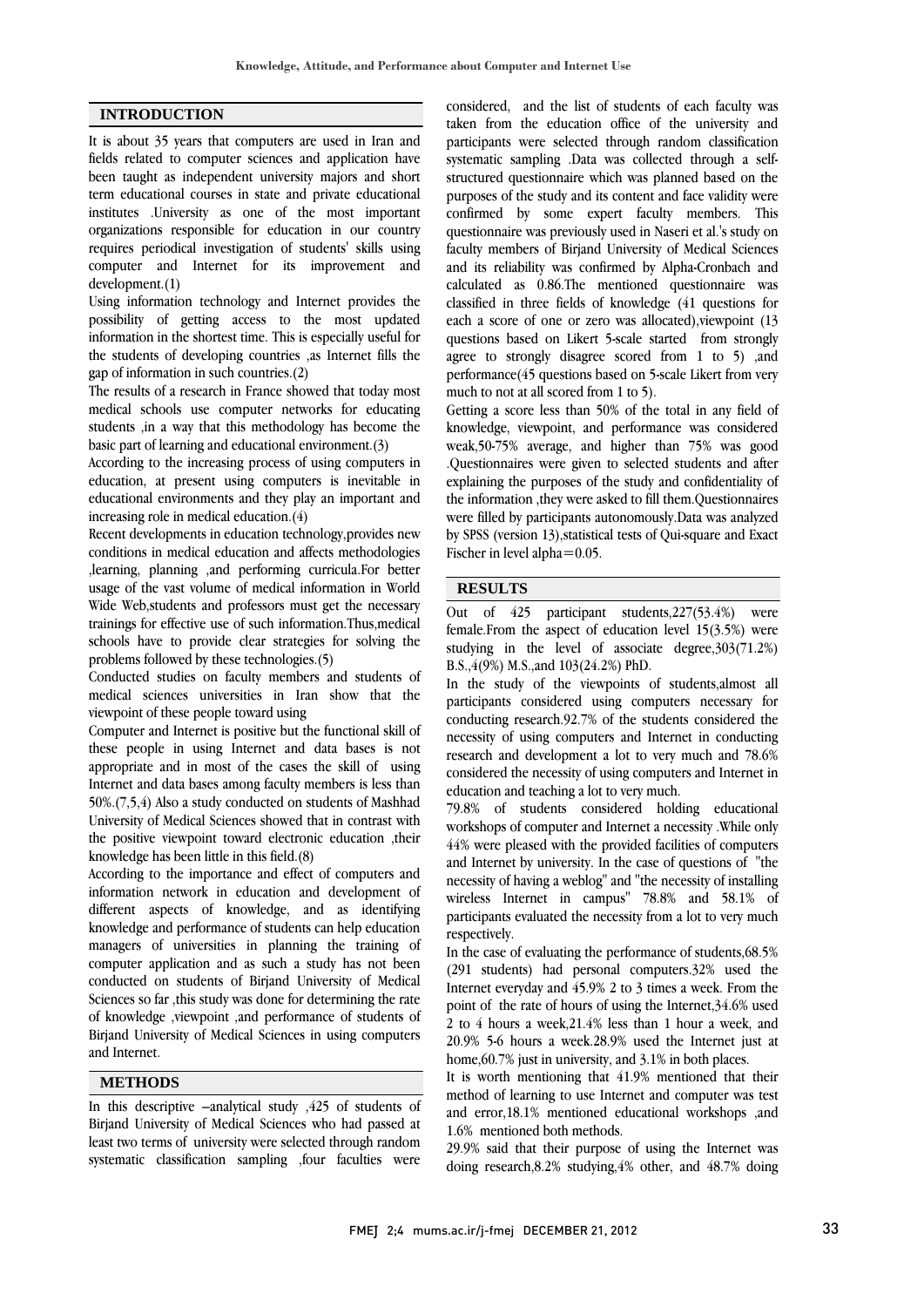| Table 1: The Frequency Distribution of Participants' skills in Using Data Bases and Computer Software |                               |                           |                            |                          |                                          |
|-------------------------------------------------------------------------------------------------------|-------------------------------|---------------------------|----------------------------|--------------------------|------------------------------------------|
| <b>Question</b>                                                                                       | Not at all<br>$n\binom{0}{0}$ | Little<br>$n\binom{0}{0}$ | avarage<br>$n\binom{0}{0}$ | A lot<br>$n\binom{0}{0}$ | Very much<br>$n\left(\frac{6}{6}\right)$ |
| Using email                                                                                           | 21(4.9)                       | 44(10.4)                  | 140(32.9)                  | 123(28.9)                | 96(22.6)                                 |
| The skill of searching and finding data bases on Internet                                             | 25(5.9)                       | 45(10.6)                  | 177(41.6)                  | 115(27.1)                | 63(14.8)                                 |
| Having the skill of working with the data base of Jahad<br>Daneshgahi on Internet                     | 136(32)                       | 126(29.6)                 | 93(21.9)                   | 39(9.2)                  | 30(7.1)                                  |
| Having the skill of working with the data base of Iran Medex                                          | 122(28.7)                     | 100(23.5)                 | 99(23.3)                   | 60(14.1)                 | 44(10.4)                                 |
| Having the skill of working with the data base of Ovid                                                | 168(5.39)                     | 112(26.4)                 | 93(21.9)                   | 33(7.8)                  | 19(4.5)                                  |
| Having the skill of working with the data base of Elsevier                                            | 178(9.41)                     | 101(23.8)                 | 75(17.6)                   | 47(11.1)                 | 24(5.6)                                  |
| Having the skill of working with the data base of PubMed/Medline                                      | 169(8.39)                     | 86(20.2)                  | 91(21.4)                   | 56(13.2)                 | 23(5.4)                                  |
| Having the skill of working with the data base of EbSCO                                               | 184(3.43)                     | 109(25.6)                 | 75(17.6)                   | 37(8.7)                  | 20(4.7)                                  |
| Having the skill of working with the data base of Scopus                                              | 184(3.43)                     | 116(27.3)                 | 76(17.9)                   | 26(6.1)                  | 22(5.2)                                  |
| The skill of working with Power Point                                                                 | 30(7.1)                       | 35(8.2)                   | 136(32)                    | 116(27.3)                | 108(25.4)                                |
| The skill of working with Word                                                                        | 35(8.2)                       | 30(7.1)                   | 128(30.1)                  | 125(29.4)                | 107(25.2)                                |
| The skill of working with Access                                                                      | 139(7.32)                     | 116(27.3)                 | 94(22.1)                   | 46(10.8)                 | 30(7.1)                                  |
| The skill of working with statistical software SPSS $\cdot$ Excel $(\&)$                              | 159 (4.37)                    | 114(26.8)                 | 90(21.2)                   | 36(8.5)                  | 26(6.1)                                  |
| The skill of working software such as End Note / Procite /<br>Reference manager                       | 210(4.49)                     | 113(26.6)                 | 61(14.4)                   | 23(5.4)                  | 18(4.2)                                  |

 $\overline{1}$ ı **Table 1:The Frequency Distribution of Participants' skills in Using Data Bases and Computer Software** 

 $\overline{\phantom{0}}$ 

research plus other cases.

 In the case of the skill of using data bases ,students made most use of the following data bases.PubMed 20.2%,Iranmedex 23.5%,Elsivier 23.8%,EbSCO 25.6%,Ovid 26.4%,SID 29.6%.

 skilled in using Word (54.6%) and Power point (52.7%). Most students had little skill in using software(table 1). In the case of using computer software ,students were most

 In the case of knowledge level and viewpoint, 56.9% were at level of weak and 69.4% good .In the case of using software and Internet services 38.8% and 49.6% were weal respectively (table 2).

 According to the results of qui-square test there was not a significant relation ship between viewpoint and knowledge with gender ,a significant relationship was observed Internet facilities females were less skilled than males  $(P=0.02)$ , (table 3). Also there was not a significant relationship between viewpoint and performance with the level of education ,but a significant relationship was observed between knowledge and level of education. between performance and gender .In the case of using  $(P=0.002)$  (table 4)

#### **DISCUSSION**

 This study shows that as a whole the level of knowledge and Medical Sciences in the case of using computers and Internet is rather low ,this could be explained according to the limited facilities of the university in giving Internet performance of the students of Birjand University of services to students.

services to students.<br>In a study done in the U.S. it has been expressed that medical education experts always remind that although sufficient access to computers and scientific sources is

| Table 2: The Frequency Distribution of Knowledge,<br>,and Skill Level of Participant<br>Viewpoint<br><b>Students</b> |         |           |  |  |
|----------------------------------------------------------------------------------------------------------------------|---------|-----------|--|--|
| variable<br>$n\left(\frac{6}{6}\right)$                                                                              |         |           |  |  |
|                                                                                                                      | weak    | 242(56.9) |  |  |
| Knowledge                                                                                                            | average | 153(36)   |  |  |
|                                                                                                                      | good    | 30(7.1)   |  |  |
| Viewpoint                                                                                                            | weak    | 2(0.5)    |  |  |
|                                                                                                                      | average | 128(30.1) |  |  |
|                                                                                                                      | good    | 295(69.4) |  |  |
| Skill of using software                                                                                              | weak    | 211(49.6) |  |  |
|                                                                                                                      | average | 182(42.8) |  |  |
|                                                                                                                      | good    | 32(7.5)   |  |  |
| Using Internet services                                                                                              | weak    | 165(38.8) |  |  |
|                                                                                                                      | average | 205(48.2) |  |  |
|                                                                                                                      | good    | 55(12.9)  |  |  |

 $\overline{a}$ 

 provided ,but the knowledge and skill of users haven't physicians and faculty members are supposed to use computer and Internet efficiently, their lack of knowledge improved much. They have also mentioned that if must be taken in to consideration as well.(10)

 Another study was conducted on first year residents in enough training for better use of computers were lack of time and its cost not lack of interest in learning, also most Canada and it showed that the major obstacles for getting

 $\overline{a}$  $\overline{a}$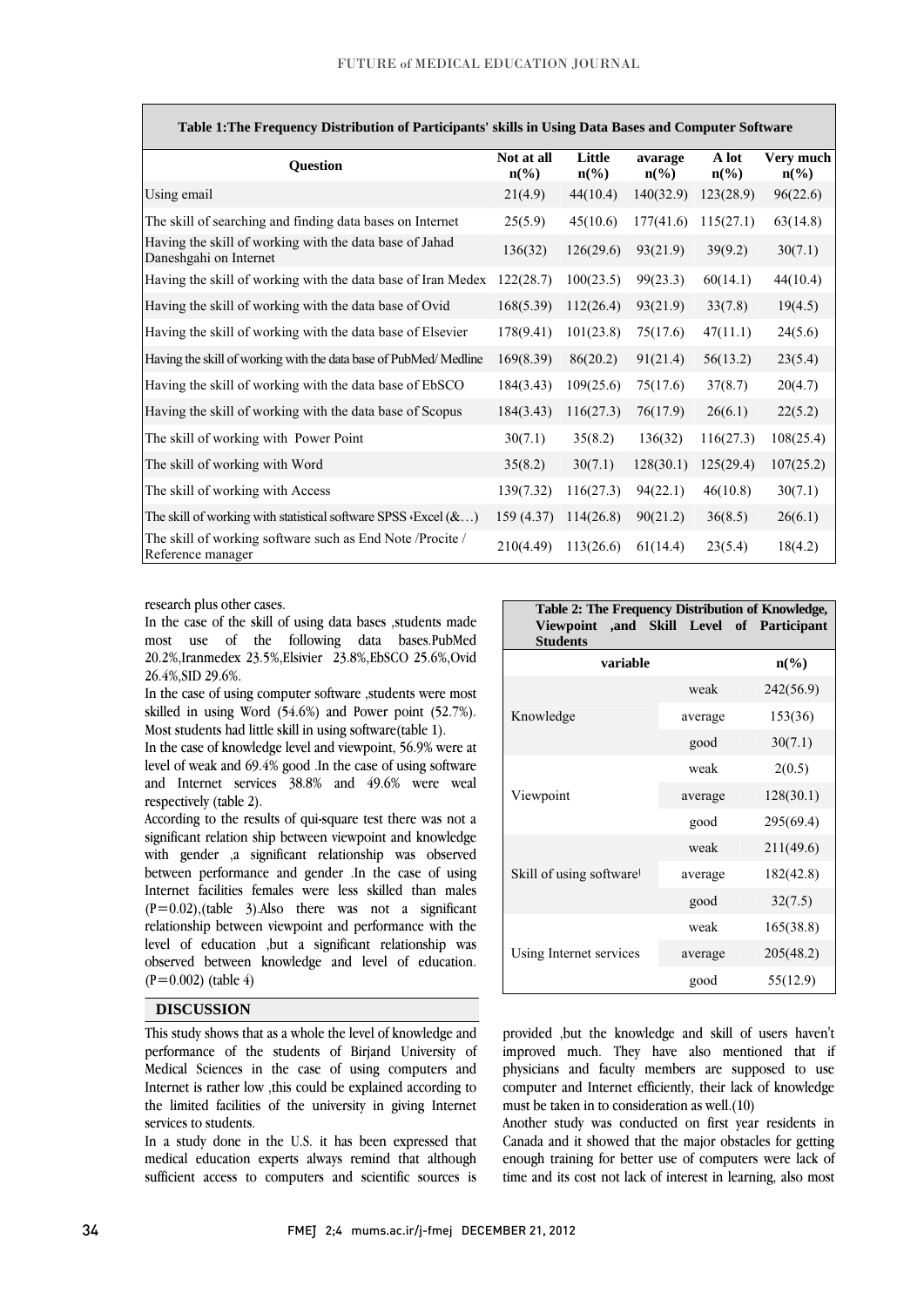| Table 3: The Comparison of the level of viewpoint, knowledge, and skill among participants based on gender |                 |           |           |                           |  |
|------------------------------------------------------------------------------------------------------------|-----------------|-----------|-----------|---------------------------|--|
| Level                                                                                                      | <b>Variable</b> | Female    | Male      |                           |  |
|                                                                                                            |                 | $n$ (%)   | $n$ (%)   | <b>Significance Level</b> |  |
| Viewpoint                                                                                                  | weak            | 0(0)      | 2(1)      |                           |  |
|                                                                                                            | average         | 71(31.3)  | 57(28.8)  | $P=0.28$                  |  |
|                                                                                                            | good            | 156(68.7) | 139(70.2) |                           |  |
|                                                                                                            | weak            | 125(55.1) | 117(59.1) |                           |  |
| Knowledge                                                                                                  | average         | 87(38.3)  | 66(33.3)  | $P=0.55$                  |  |
|                                                                                                            | good            | 15(6.6)   | 15(7.6)   |                           |  |
| Skill of using software                                                                                    | weak            | 110(48.5) | 101(51)   | $P=0.55$                  |  |
|                                                                                                            | average         | 102(44.9) | 80(40.4)  |                           |  |
|                                                                                                            | good            | 15(6.6)   | 17(8.6)   |                           |  |
| Using Internet services                                                                                    | weak            | 101(44.5) | 64(32.3)  |                           |  |
|                                                                                                            | average         | 103(45.4) | 102(51.5) | $P=0.02$                  |  |
|                                                                                                            | good            | 23(10.1)  | 32(16.2)  |                           |  |

| Table 4: The Comparison of Viewpoint, Knowledge , and Skill level in Participants based on Education Level |                 |                         |             |              |                           |
|------------------------------------------------------------------------------------------------------------|-----------------|-------------------------|-------------|--------------|---------------------------|
| Level                                                                                                      | <b>Variable</b> | <b>Associate degree</b> | <b>B.S.</b> | M.S. and PhD |                           |
|                                                                                                            |                 | $n$ (%)                 | $n$ (%)     | $n$ (%)      | <b>Significance Level</b> |
| Viewpoint                                                                                                  | weak            | 0(0)                    | 2(0.7)      | 0(0)         |                           |
|                                                                                                            | average         | 6(40)                   | 100(33)     | 22(20.6)     | $P=0.07$                  |
|                                                                                                            | good            | 9(6.0)                  | 201(66.3)   | 85(79.4)     |                           |
| Knowledge                                                                                                  | weak            | 10(66.7)                | 188(62)     | 44(41.1)     |                           |
|                                                                                                            | average         | 3(20)                   | 99(32.7)    | 51(47.7)     | $P=0.002$                 |
|                                                                                                            | good            | 2(13.3)                 | 16(5.3)     | 12(11.2)     |                           |
| Skill of using software                                                                                    | weak            | 8(53.3)                 | 149(49.2)   | 54(50.5)     |                           |
|                                                                                                            | average         | 5(33.3)                 | 134(44.2)   | 43(40.2)     | $P=0.07$                  |
|                                                                                                            | good            | 2(13.3)                 | 20(6.6)     | 10(9.3)      |                           |
| Using Internet services                                                                                    | weak            | 6(40)                   | 127(41.9)   | 32(29.9)     |                           |
|                                                                                                            | average         | 8(53.3)                 | 140(46.2)   | 57(53.3)     | $P=0.21$                  |
|                                                                                                            | good            | 1(6.7)                  | 36(11.9)    | 18(16.8)     |                           |

of the residents believed that computer training must become obligatory for them.(11)

In the present study ,the point of view of most students (69.4%) was positive toward computers and Internet. This result matches Yamani and Bahadorani's study which has mentioned the positive viewpoint of faculty members of Isfahan University toward computers and Internet in education.(6)

 In another study conducted among students of Mashhad University of Medical Sciences in the case of electronic their viewpoint was positive.(8) education, the level of knowledge of students was low and

 In the present study ,most students' knowledge and awareness of data bases were little, in the case of using computer software, students were most skilled on using Word and Power point and most of the students had little

÷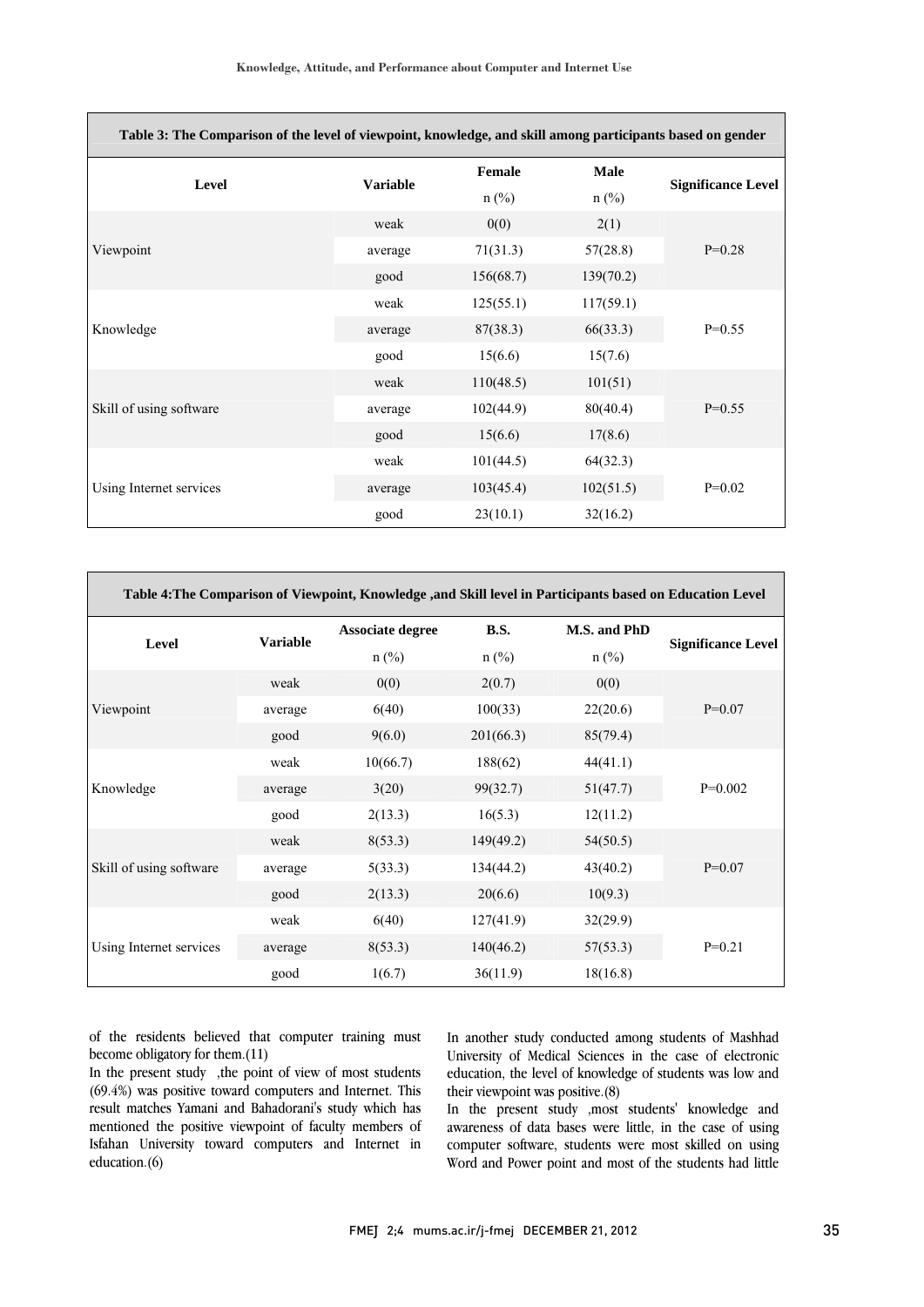skills in using computer software. It seems that holding training classes in the form of scheduled workshops with repeatability in the case of introducing medical databases and using software can play a considerable role in increasing efficient use of Internet facilities.

Based on the results of Abtahi's study ,41.2% of students were not familiar with medical data bases(12).In Rasoulabadi's study ,more than 50% of participants were not familiar with the topic of technical data bases of Ovid ,Blackwell ,and Elsevier(7).

In another study about medical students of Illinois University it was identified that medical students were skilled enough in using email and World Wide Web but were not sufficiently skilled in searching medical resources and using computer assisted learning software and most of them expected to learn these while doing their studies .This study also suggested that attempts should be made to plan computer training and computer assisted learning courses in the curriculum of medical students(13).The results of the mentioned studies in the case of using data bases show insufficient knowledge in using data bases which match the results of our study. In the present study ,the viewpoint of more than half of the students (69.4%) toward computer and Internet was good and only the skill of 12.9% of them was at a good level, also the knowledge of more than half of the participants (56.9%) was evaluated weak .In similar studies the performance skill of participants has been reported low ,although they had a positive viewpoint(6,14). According to the relationship between viewpoint and knowledge and skill in this study ,the necessity of students' familiarity with computer and Internet usages and determination of appropriate strategies for the development of educational computer facilities at university level seems

necessary so that besides positive viewpoint ,knowledge and skill are achieved as well.

In the present study male participants used Internet facilities significantly more than females which matches Latifnezhad and Hayati's study (15,8).One of the reasons of such difference could be more chances of male students for using computer compared to females.

Also students' knowledge level in this study increased with the increase of education level which can be because of spending more time in campus and learning different aspects of working with computers.

According to the limited knowledge and skill of students in using computer and Internet and their positive viewpoint ,planning educational programs related to scheduled workshops with repeatability ,developing the equipment of computer centers of the university ,providing appropriate space matching the number of students(such as libraries ,dorms ,faculties) can improve knowledge and finally the performance of students in using Internet facilities and the improvement of the professional knowledge level.

#### **ACKNOWLEDGEMENT**

This article is the result of a research proposal confirmed by Research Association of Birjand University of medical Sciences (code: 473).The authors would like to express their gratitude to all the people who helped in the confirmation of the proposal, filling the questionnaires, and data collection.

### **REFERENCES**

1. Vafaee Najjar A, Saeidi Nejat Sh, Ebrahimipour H. User reviews of students' abilities and computer centers and Internet subsidiary of Mashhad University of Medical Sciences 2008. 3 rd Conference on Elearning in Medical Sciences, Mashhad, 1388. [Persian].

[cited 2012 Jan 3] Available from: http://www.mums.ac.ir/shares/education/ass adir1/research/majaleh5.pdf

2. Riazi H. Medicine in Internet. 1st ed. Tehran: Nore Danesh Publication; 2006.P. 43. [Persian].

3. Pouliquen B, Le Duff F: Managing educational resource in Medicine: System design and integration . Int J Med Inform 2005;74:201-207.

4. Siyamyan H. Investigating the Attitude of, skills and performance of faculty members about computer and Internet use in educational and research activities in Mazandaran University of Medical Sciences. Journal of Health Information Management, 2009;6(2):133-140. [Persian]. [citd 2012 Jan 3] Available from:http://www.magiran.com/magtoc.asp? mgID=4410&Number=12

5. Ward JP, Gordon J, Field MJ, Lehman HP. Communication and information technology in medical education. The Lancet. 2001 ; 357 (9258): 792-6.

6. Bahadorani M, Yamani N. knowledge, attitude and practice of university faculty members about computer and Internet usage. Iranian Journal of Medical Education , 2002;2(1):13-18.

[citd 2012 Jan 3] Available from: http://www.medlib.ir/Article

/Resource/PDFArticles/37/952/10737.pdf

7. Rasoolabadi M. Evaluation of teachers and other faculty members familiar with the methods of Kurdistan University of Medical Sciences on the Internet and related information on their scientific and research activities. Nama (Electronic journal of research and scientific evidence on Iran).2007;7(2).

[citd 2012 Jan 3] Available from: http://www4.irandoc.ac.ir/data/e\_j/vol7/raso ulabadi.htm

8. Latifnejad roodsari R, Jafari H, Hossein L, Asflany A. Mashhad University of Medical Sciences study of knowledge and attitudes towards e-learning. Iranian Journal of Medical Education, 2010;10(4): 364-373. [citd 2012 Jan 3] Available from: http://www.magiran.com/temp/magpdf/5122012/303974216-3ZR.pdf

9. Nasseri M. knowledge, attitude and Birjand faculty members about computer

and Internet usage. In 2009. The final report of a research project with the code adopted by 308 Birjand.

10. Jwayyed S, Park TK, Blanda M, Wilber ST. Assessment of emergency medicine residents' computer knowledge and computer skills: Time for an upgrade? Academic Emergency Medicine 2002; 9(2): 138-142.

11. Rowe BH, Ryan DT, Terrien S, Mulley JV. First year family medicine residents' use of computers knowledge, skills and attitudes. CMAJ 1995; 153(3): 267-272.

12. Abtahi, M. Evaluation of skills and professors and students of dental technology and Internet in the academic year 2007-2008 in Mashhad Dental School. Journal of Mashhad Dental School.2008;  $32(4)$ : 257-262

[citd 2012 Jan 3] Available from: http://www.sid.ir/fa/VEWSSID/J\_pdf /65913876701.pdf

13. Hollander S. Assessing and enhancing medical students' computer skills: a twoyear experience. Bull Med.Libr Assoc 1999; 87(1): 67-73.

14. Gholami H, Dezhkam M, Valaee N. The Survey of level of information technology, and internet of faculty members of Mashhad University of Medical Sciences.Medical